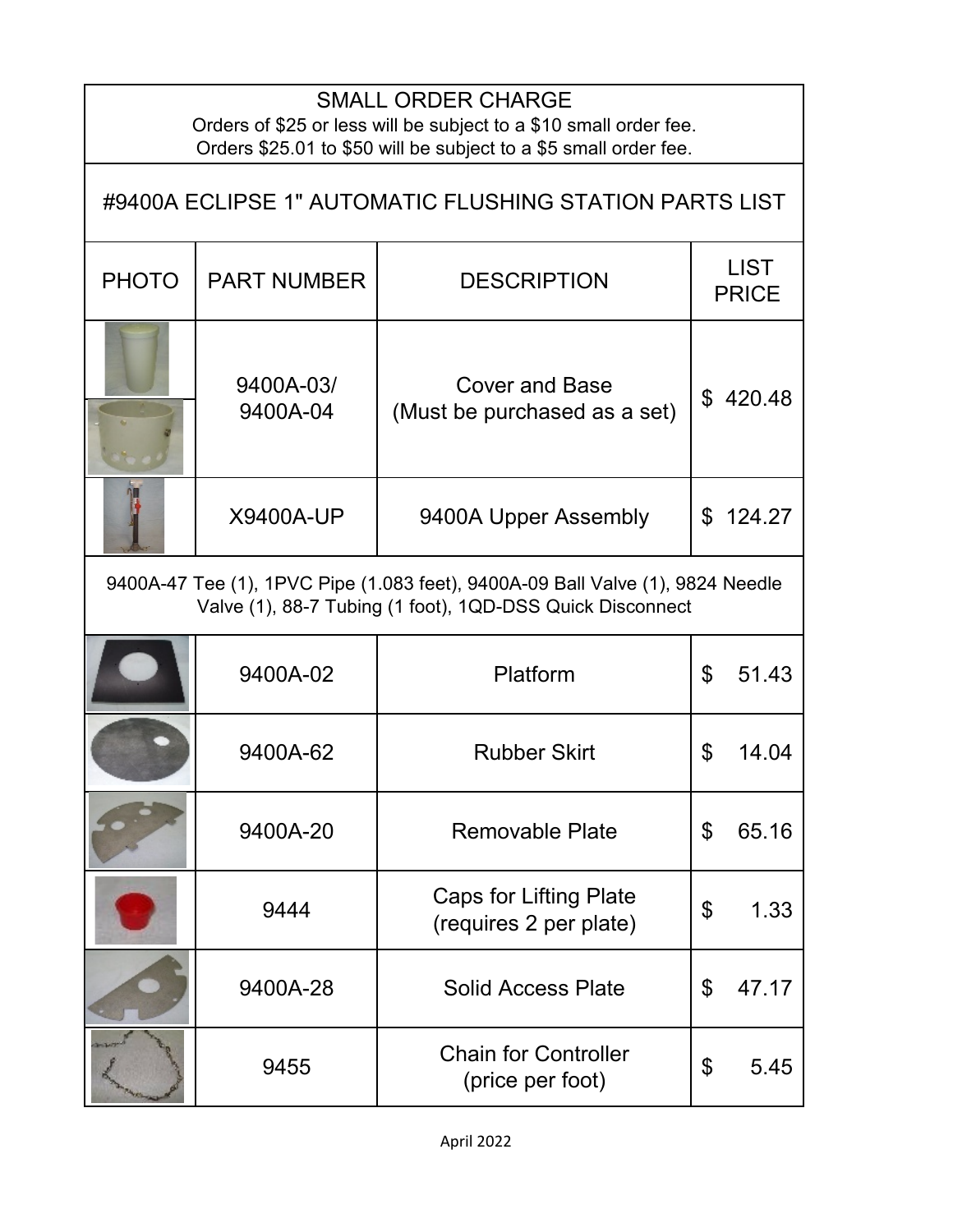|                                                                                                                                                                                                            | 9456     | <b>Holder for Controller</b>                          | \$             | 19.47  |  |
|------------------------------------------------------------------------------------------------------------------------------------------------------------------------------------------------------------|----------|-------------------------------------------------------|----------------|--------|--|
|                                                                                                                                                                                                            | 9431     | <b>Controller Holder Cover</b>                        | \$             | 9.08   |  |
|                                                                                                                                                                                                            | X9517-BG | Controller with Battery for 9400<br>or 9800           | \$             | 520.86 |  |
| 9517 Controller (1), 9518 Battery (2), 9434 Cover (1), 9412 Wire Connector (2), 9414<br>Wire Recepticle (1)                                                                                                |          |                                                       |                |        |  |
|                                                                                                                                                                                                            | 9434     | <b>Controller Cover Buttons</b>                       | \$             | 9.25   |  |
|                                                                                                                                                                                                            | X458200  | <b>Solenoid with Connects</b><br>(specify bury depth) | \$             | 104.24 |  |
| HV458200 Solenoid (1), 9411 Wire Pins (2), 9413 Recepticle (1), 9415 Red Wire<br>(specify bury), 9416 Black Wire (specify bury), 9417 Butt Splicers (2), 9418 Heat<br>Shrink (.25), 9445 Heat Shrink (.25) |          |                                                       |                |        |  |
|                                                                                                                                                                                                            | 1QD-FSS  | 1" Stainless Quick Disconnect<br>"F"                  | $\mathfrak{P}$ | 43.56  |  |
|                                                                                                                                                                                                            | X9448-49 | Auto Drain for 3' Bury or less                        | \$             | 119.80 |  |
| 9448 Auto Drain (1), 9449 Spring (1)                                                                                                                                                                       |          |                                                       |                |        |  |
|                                                                                                                                                                                                            | 9449     | Spring for Auto Drain 3' bury or<br>less              | \$             | 5.95   |  |
|                                                                                                                                                                                                            | 9520     | 1" PGV Valve                                          | \$             | 98.51  |  |
|                                                                                                                                                                                                            | 9433     | <b>Solenoid Cover</b>                                 | \$             | 1.91   |  |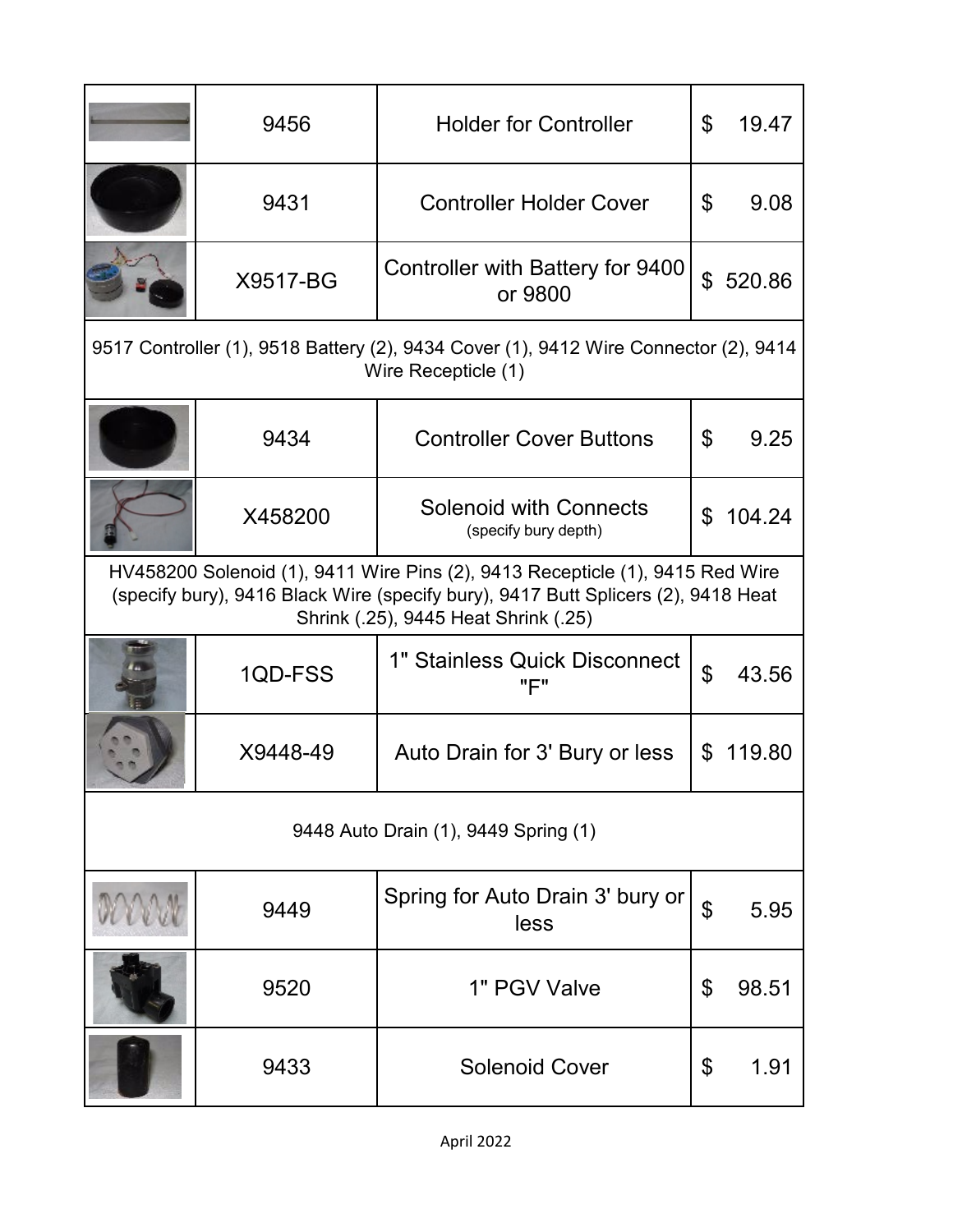|                                                       | X9400A-05          | Valve Piston with O-Rings                             | $\mathbb S$           | 64.54                       |
|-------------------------------------------------------|--------------------|-------------------------------------------------------|-----------------------|-----------------------------|
| 9400A-05 Piston (1), 9400A-21 O-Ring (3)              |                    |                                                       |                       |                             |
|                                                       | 9400A-21           | <b>Valve Piston O-Ring</b><br>(requires 3 per piston) | \$                    | 1.46                        |
|                                                       | 9400A-06           | <b>Valve Cylinder</b>                                 | $\mathfrak{L}$        | 99.70                       |
|                                                       | 9400A-30           | <b>Debris Plate</b>                                   |                       | \$258.76                    |
| #9400A ECLIPSE 1" FLUSHING STATION OPTIONS PARTS LIST |                    |                                                       |                       |                             |
| <b>PHOTO</b>                                          | <b>PART NUMBER</b> | <b>DESCRIPTION</b>                                    |                       | <b>LIST</b><br><b>PRICE</b> |
|                                                       | X9448-50           | Auto Drain for 3.5' to 6' Bury                        |                       | \$120.01                    |
| 9448 Auto Drain (1), 9450 Spring (1)                  |                    |                                                       |                       |                             |
|                                                       | 9450               | Spring for Auto Drain 3.5' to 6'<br>bury              | \$                    | 9.64                        |
|                                                       | X9448-54           | Auto Drain for 6.5' Bury or<br>more                   | $\mathfrak{L}$        | 120.38                      |
| 9448 Auto Drain (1), 9454 Spring (1)                  |                    |                                                       |                       |                             |
|                                                       | 9454               | Spring for Auto Drain 6.5' bury<br>or more            | $\boldsymbol{\theta}$ | 9.70                        |